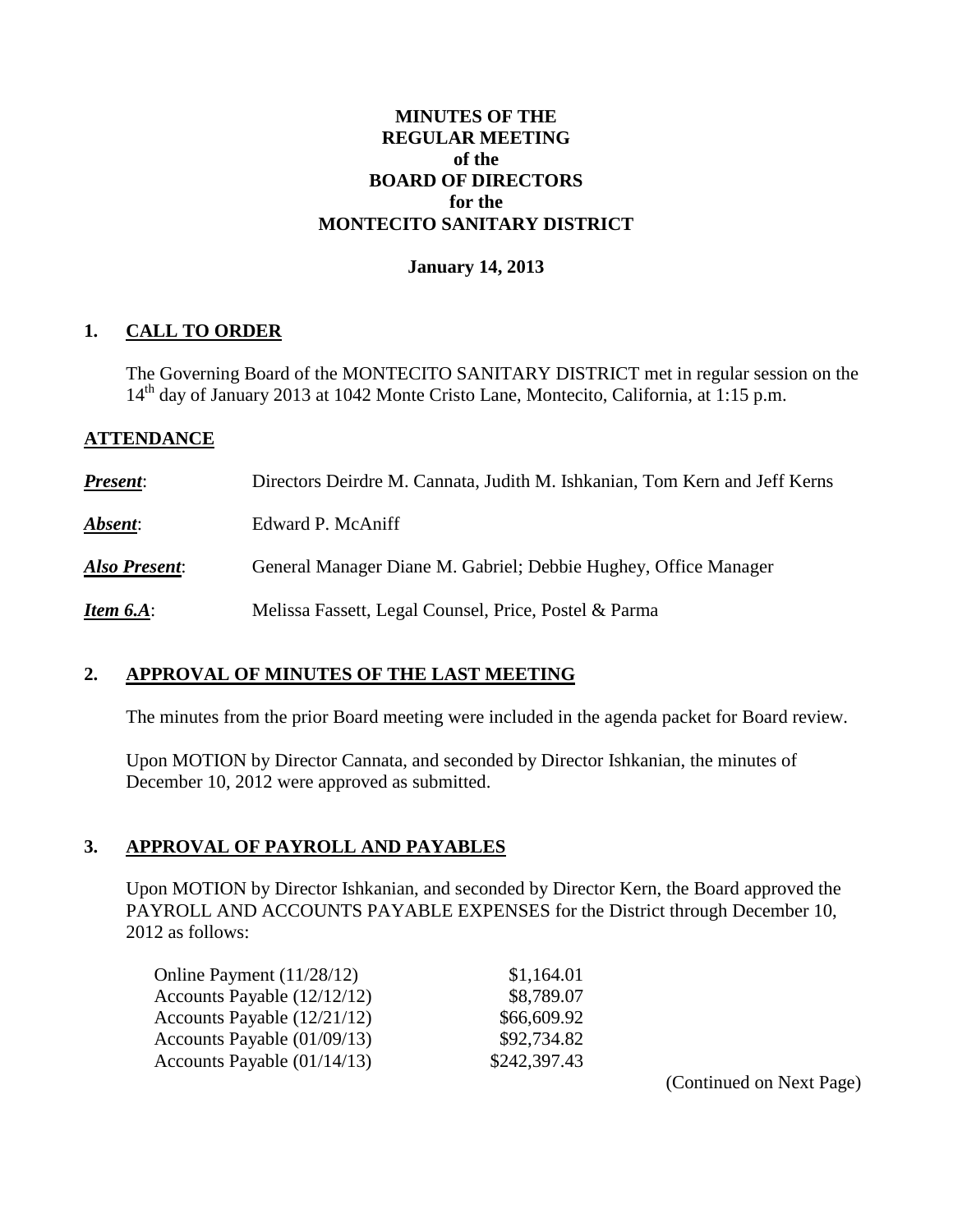| Payroll (12/13/12)         | \$30,637.52 |
|----------------------------|-------------|
| Payroll Related (12/13/12) | \$27,723.44 |
| Payroll (12/27/12)         | \$36,205.17 |
| Payroll Related (12/27/12) | \$10,202.62 |
| Payroll (01/10/13)         | \$32,131.33 |
| Payroll Related (01/13/13) | \$11,803.58 |
|                            |             |

**TOTAL \$560,398.91**

# **4. PUBLIC COMMENT**

No member of the public was present to address the Board on non-agenda items.

# **5. OLD BUSINESS**

**No Old Business**

### **6. NEW BUSINESS**

### **A. PUBLIC EMPLOYEE DISCIPLINE/DISMISSAL/RELEASE OF DISTRICT EMPLOYEE**

The Board met in closed session with the District's legal counsel to discuss Public Employee Discipline/Dismissal/Release of District Employee (Government Code Section 54957).

Upon returning to open session, Ms. Melissa Fassett, District Legal Counsel, stated that no reportable action was taken on the part of the Board during the closed session.

ACTION: None

# **B. SELLING OF DISTRICT VEHICLE – 1999 FORD CCTV VAN AND EQUIPMENT**

Manager Gabriel reported at the September 24, 2012 meeting, the Board had determined that the District's 1999 Ford CCTV van and equipment were no longer needed and directed Staff to proceed with their sale. The auction company used by most California public agencies was contacted but could only guarantee \$8,000 if the District contracted with them. It was therefore determined to post the vehicle and equipment for sale on Craig's List. After several weeks of listing and only a few inquiries, an offer was received from a plumber in Michigan for \$15,000 with delivery expenses "to be negotiated."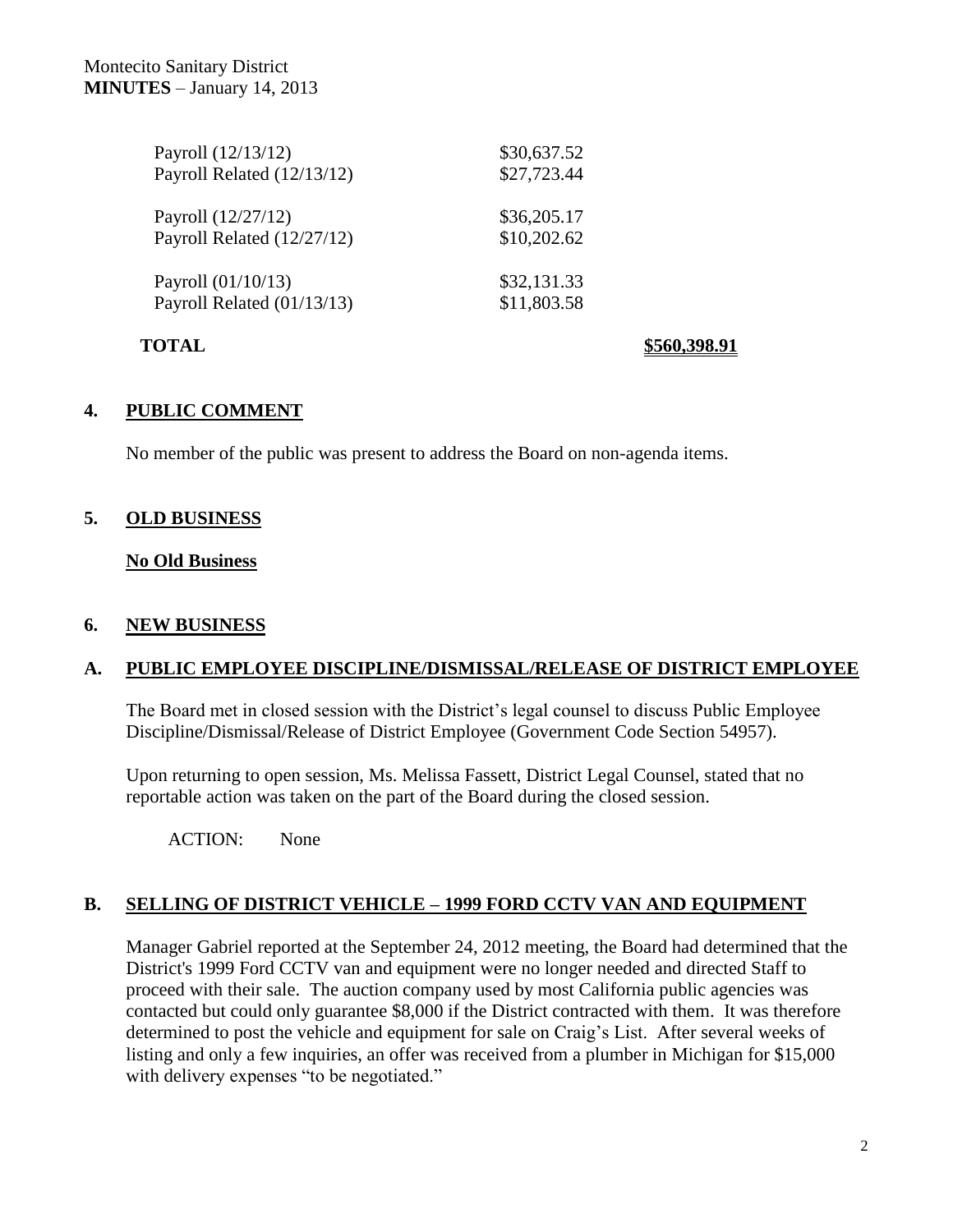Prior to the District listing the vehicle on Craig's List, Summerland Sanitary District had expressed interest in purchasing the vehicle from MSD for a "fair price". On November 29, 2012 the General Manager of Summerland Sanitary District was contacted and informed that MSD had just received an offer for \$15,000 with the potential of having to cover some delivery costs. Summerland's General Manager had already been authorized by his Board of Directors to negotiate the purchase of the vehicle up to a certain dollar value and he immediately agreed to the \$15,000 sale price.

Following discussion, a MOTION was made by Director Cannata, and seconded by Director Kern, that the Board approve the sale of the 1999 Ford CCTV Van and equipment to Summerland Sanitary District in the amount of \$15,000 and authorize the General Manager to sign the required bill of Sale. The MOTION passed unanimously.

ACTION: General Manager

# C. **LOCAL AGENCY FORMATION COMMISSION (LAFCO) EXECUTIVE OFFICE RESIGNATION**

The General Manager informed the Board that on December 19<sup>th</sup> the District received a letter from Bob Braitman, Executive Officer of LAFCO which was included in the agenda packets for Board review. The December  $17<sup>th</sup>$  letter states that Mr. Braitman will be resigning as Executive Officer effective June 30, 2013.

The Board discussed the resignation of Mr. Braitman and requested that Manager Gabriel formally contact Jeff Moorhouse, Special Districts Representative to LAFCO, to request information about the process that LAFCO will be using to hire a new Executive Officer.

ACTION: General Manager

### **D. QUARTERLY INVESTMENT POLICY STATEMENT –DECEMBER 31, 2012**

President Kerns stated that the District is required to make quarterly statements certifying that:

- 1. The investments made on behalf of the District by LAIF and the Santa Barbara County Treasurer's office were made in accordance with the District's current Investment Policy;
- 2. A complete and timely record of all investment transactions is maintained in the District office from reports supplied by LAIF and the Santa Barbara County Treasurer's office, and
- 3. The Montecito Sanitary District is able to meet its pool's expenditure requirements for the next six months.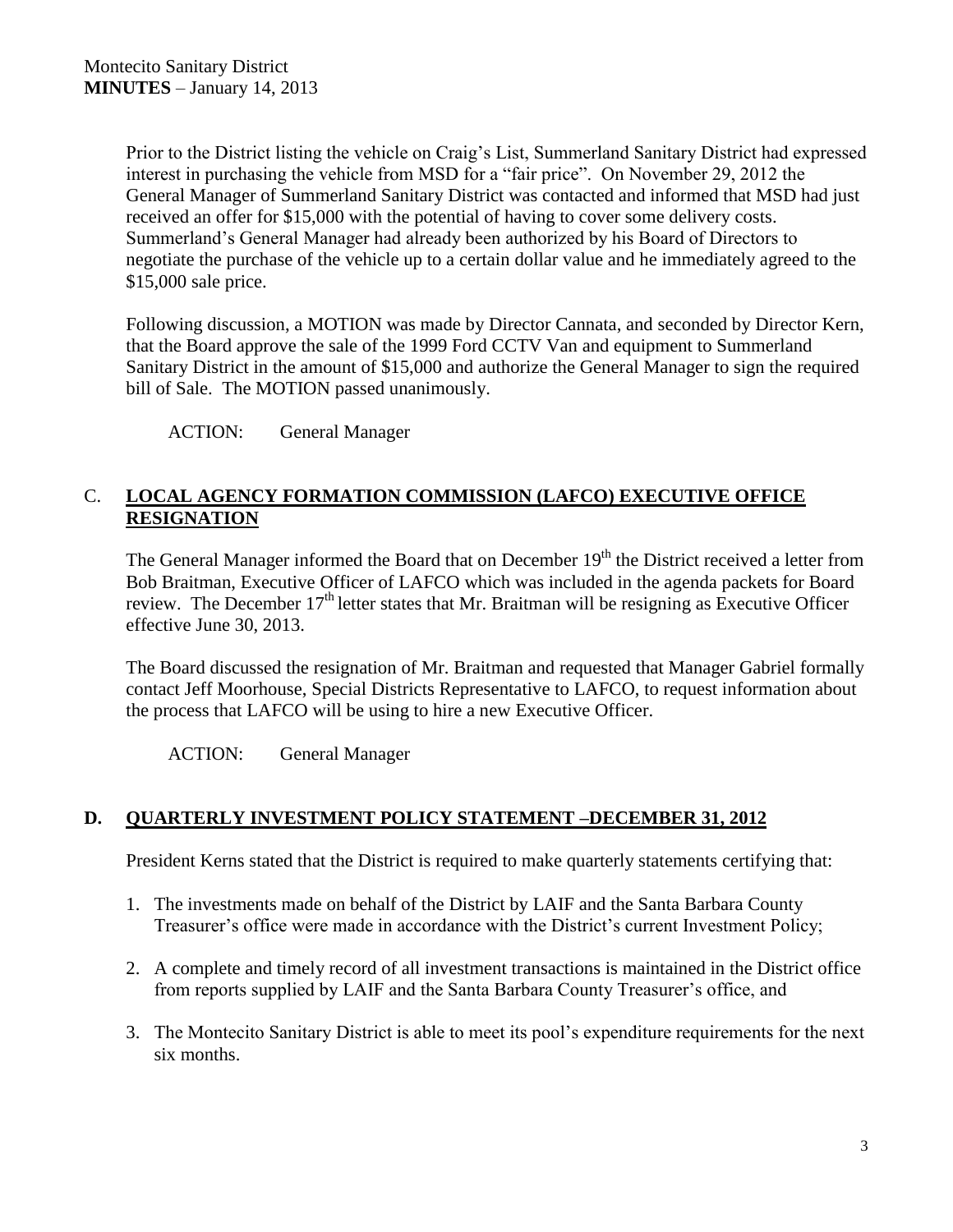The Board was in agreement that these statements are valid. The quarterly statement was signed by Director Ishkanian immediately following the Board meeting.

ACTION: Director Ishkanian

## E. **BOARD VACANCY – RESIGNATION OF DIRECTOR MCANIFF**

Manager Gabriel reported that the District received, via email, a letter of resignation from Director McAniff dated January 7, 2013. The letter was included in the Board agenda packets. Mr. McAniff's resignation was accepted by the Board.

The General Manager informed the Board that the resignation of a Director dictates that a Notice of Vacancy and Affidavit of Posting be prepared. Additionally, the Board is required to make it publicly known that they intend to fill the vacancy by appointment and a date must be set for an Appointment Hearing. The Board has 60 days following the date of a resignation to appoint a new Director. District staff must notify the County Elections Office in writing of the resignation of Mr. McAniff.

In order to comply with the 60 day timeline, staff prepared a draft of the Notice of Vacancy (enclosed in the agenda packets for Board review) setting the Appointment Hearing date on February 25, 2013. After some discussion the Board determined that the Notice of Vacancy should be posted on the District's website and office and in three local locations: the Fire District, the Water District, and the Montecito Association.

Following discussion, a MOTION was made by Director Ishkanian, and seconded by Director Cannata, that with the acceptance of Director McAniff's resignation, the Board set February 15, 2013 as the final date for acceptance of applications for the vacancy, and that February 25, 2013 be set for the Appointment Hearing and direct staff to inform the community of the vacancy by posting a Notice of Vacancy on the District's website, in its office, and at three local locations (the Fire District, the Water District and the Montecito Association) and to prepare an Affidavit of Posting to be signed by the General Manager after the posting of the vacancy. The MOTION passed unanimously.

ACTION: General Manager & Staff

### **7. OPERATIONS AND MAINTENANCE**

The Board reviewed the Operations and Maintenance information included in the agenda packets.

### **8. FUTURE AGENDA ITEMS**

- Proposed 101 Freeway Project presentation
- Santa Barbara CSDA Chapter Meeting officers slate Voter authorization